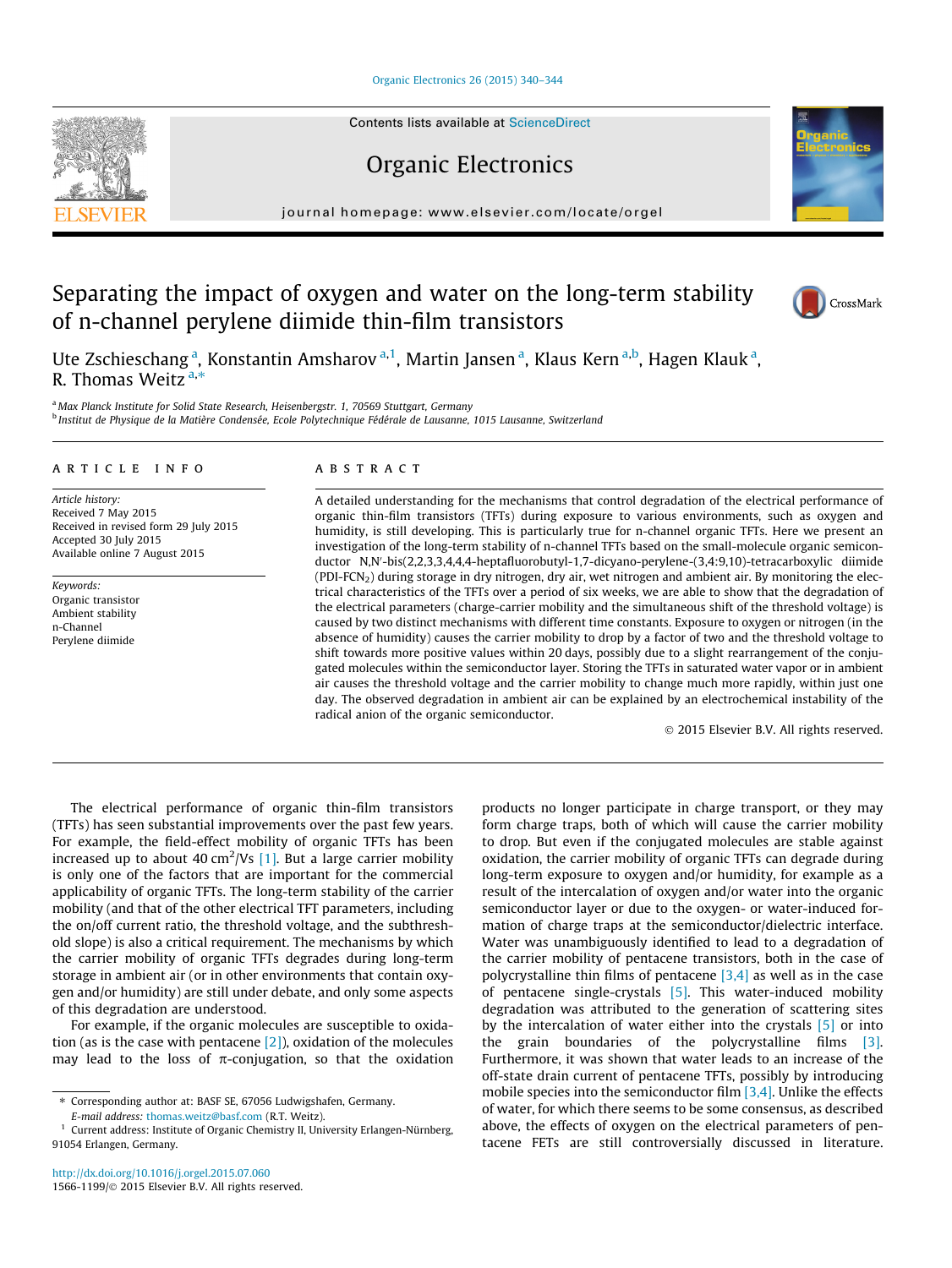Observations range from the oxygen-induced generation of trap states deep in the bandgap that degrade either the entire current–voltage characteristics [\[6\]](#page-4-0) or only the subthreshold behavior [\[7\]](#page-4-0) to an oxygen-induced increase of the on-state drain current [\[5\]](#page-4-0) that was attributed to a change of the work function of the gold source/drain contacts of the TFTs [\[8\].](#page-4-0) Interestingly, the opposite effect, i.e., an oxygen-induced decrease of the on-state drain current along with a positive shift of the threshold voltage have also been reported for pentacene TFTs [\[9\].](#page-4-0)

For p-channel TFTs based on semiconducting polymers, de Leeuw and co-workers have developed a theory to explain the often-observed shift of the threshold voltage during prolonged negative gate-bias stress by an electrolytic generation of protons from water at the semiconductor/dielectric interface [\[10\].](#page-4-0)

For n-channel organic TFTs, significantly fewer studies have been conducted so far [\[11\]](#page-4-0). Aguirre et al. showed the degradation of electron transport due to the redox reaction between solvated oxygen in single-walled carbon nanotube FETs  $[12]$ . Hang et al. showed for polymer FETs based on poly ${N,N$ -bi s(2-octyldodecyl)-naphthalene-1,4,5,8-bis(dicarboximide)-2,6-diy l]-alt-5,5'-(2,2'-bisthiophene)} (P(NDI2OD-T2)) that both oxygen and water form traps in this semiconductor  $[13]$ . This observation is in agreement with previous reports by Di Pietro et al. [\[14\]](#page-4-0) who found that the exposure of P(NDI2OD-T2) to oxygen leads to the formation of an oxygen/P(NDI2OD-T2) complex that acts as an electron trap with an energy level of 0.34 eV below the LUMO level, and that this trap state has a negative effect on the electron mobility  $[14]$ . Di Pietro et al. also found that in the presence of water (or water and oxygen), electron traps in the form of  $OH^-$  groups are created that cause a decrease of the carrier mobility and a positive shift of the threshold voltage [\[14,15\].](#page-4-0)

Here we investigate the stability of the electrical parameters of n-channel TFTs based on the small-molecule semiconductor N,N'bis(2,2,3,3,4,4,4-heptafluorobutyl-1,7-dicyano-perylene-(3,4:9,10) -tetracarboxylic diimide PDI-FCN<sub>2</sub>, Fig. 1a) in four different environments: dry nitrogen, dry air, wet nitrogen and ambient (humid) air. Conjugated molecules of this type are known to be inert with respect to photo-oxidation  $[16]$ , so in evaluating the degradation processes we will assume that the molecules themselves remain intact and that the observed degradation occurs only within the semiconductor film.

PDI-FCN<sub>2</sub> was selected for this study because of its superior combination of performance  $[17]$  and air stability  $[17]$  and was synthesized by previously reported methods [\[17\]](#page-4-0). TFTs were fabricated by vacuum deposition of a 30 nm thick layer of the organic semiconductor onto a doped silicon wafer covered with a 100 nm thick thermally grown  $SiO<sub>2</sub>$  gate dielectric passivated with a self-assembled monolayer (SAM) of octadecyltrichlorosilane (OTS). The OTS SAM was prepared from the vapor phase by placing the oxygen-plasma-activated substrate along with a small amount of OTS into a desiccator continuously purged with dry nitrogen, and heating the desiccator to a temperature of 150  $\degree$ C in an oven for about 4 h. Compared with the preparation of OTS SAMs from solution, the vapor-phase method can be helpful in preventing the undesirable polymerization of OTS. The silicon wafer serves both as the substrate and as the gate electrode of the TFTs. During the vacuum deposition of the organic semiconductor, the substrate was held at a temperature of 120 $\degree$ C in order to allow the molecules to form a well-ordered polycrystalline film [\[18\].](#page-4-0) Gold source and drain contacts were then deposited by vacuum evaporation through a shadow mask. A schematic cross-section of the devices is shown in Fig. 1b.

In order to ensure good process uniformity, all TFTs employed in this study were fabricated on the same substrate within the same deposition run. After deposition of the source/drain contacts onto the semiconductor layer, the substrate was divided into four pieces, and several TFTs on each piece were electrically characterized. Devices were then stored for 42 days in desiccators under four different environments: Dry nitrogen (relative humidity 5%), dry air (relative humidity 5%), wet nitrogen (relative humidity  $>97\%$ ) and ambient air (relative humidity  $\sim$  50%). The desiccators were not intentionally protected from the weak yellow laboratory light. For the electrical measurements, which were performed in ambient air under yellow light, the samples were briefly removed from the desiccators. In order to make sure that the observed evolution of the carrier mobility and the threshold voltage was not affected by the operation of the transistors in the laboratory ambi-ent [\[19\]](#page-4-0), we monitored for the first five days also TFTs that had not been previously measured. It was found that the evolution of the carrier mobility of pristine TFTs and of TFTs that had been previously measured were identical. We can therefore safely assume that the observed degradation was not induced by the electric fields applied during the measurements, but stems from processes that occur in the absence of externally applied voltages. Also, the applied gate-source voltage was always limited to 30 V in order to minimize bias-induced shifts of the threshold voltage or changes in the hysteresis in the transfer characteristics.

[Fig. 2](#page-2-0) shows the transfer characteristics of the TFTs measured immediately after device fabrication and the transfer curves recorded after the TFTs had been stored for 42 days in dry nitrogen, dry air, wet nitrogen and ambient air (for the plots showing the square root of the drain current, please refer to the Supplementary data). During these 42 days, we periodically measured the transfer characteristics and extracted the saturation mobility and the threshold voltage (compare [Fig. 3](#page-3-0)). As can be seen, the carrier mobility of all TFTs decreases and the threshold voltage



Fig. 1. (a) Chemical structure of the organic semiconductor PDI-FCN<sub>2</sub> (b) schematic cross-section of the thin-film transistors.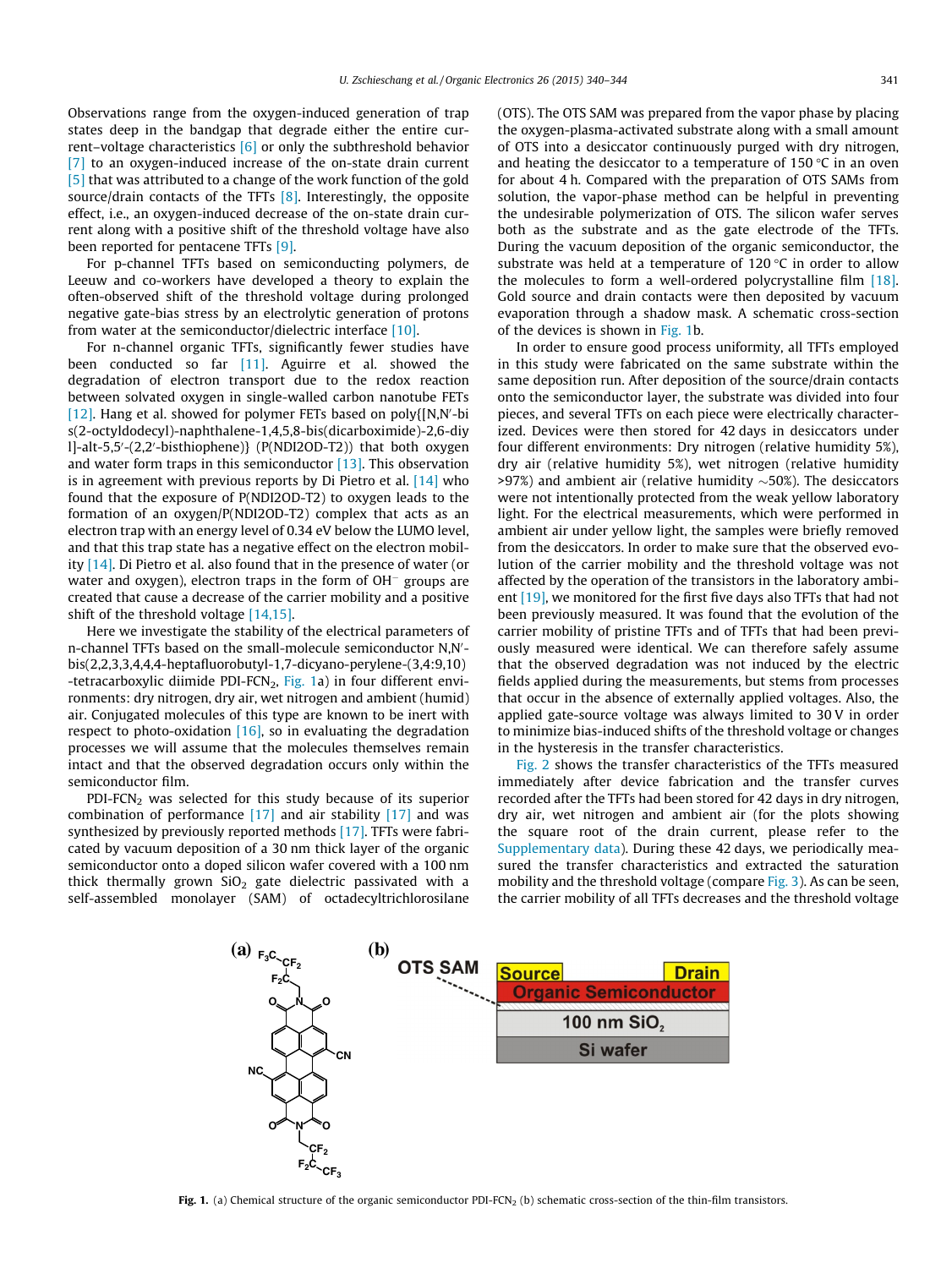<span id="page-2-0"></span>

Fig. 2. Transfer characteristics of PDI-FCN<sub>2</sub> TFTs measured immediately after device fabrication and measured again after the devices had been stored for 42 days in (a) dry nitrogen (relative humidity 5%), (b) dry air (relative humidity 5%), (c) wet nitrogen (relative humidity > 97%) or (d) ambient air (relative humidity 50%). The desiccators were not protected from the weak yellow laboratory light. (For interpretation of the references to colour in this figure legend, the reader is referred to the web version of this article.)

of all TFTs shifts over time, regardless of the environment in which the devices were stored, as expected for polycrystalline thin films of PDI-FCN<sub>2</sub>  $[20]$ . However, the rate at which the parameters change as well as the direction of the threshold-voltage shift are affected significantly by the environment.

Fig. 2a shows that when the TFTs are stored for 42 days in dry nitrogen, the mobility decreases by a factor of two, and the threshold voltage shifts towards more positive values, from -4 V to +2 V. See also [Table 1](#page-3-0) for a summary of the electrical data. The observation that the TFT parameters change in dry nitrogen, i.e., under inert conditions, may initially be surprising. However, for TFTs based on other organic semiconductors, such as copper phthalocyanine (CuPc), it was previously shown that the thin-film morphology and thus the HOMO and LUMO energies of the semiconductor can change over time when exposed to nitrogen [\[21\]](#page-4-0). This was ascribed to a slight increase of the disorder in the molecular packing structure by the diffusion of nitrogen into the semiconductor film. In our experiments, the same mechanism may be responsible for the observed drop of the carrier mobility. Increased disorder can be expected to also degrade the subthreshold slope, which is indeed consistent with our observations ([Table 1](#page-3-0)).

A comparison between Fig. 2a and b shows that the changes in the carrier mobility, the threshold voltage and the subthreshold slope of TFTs exposed to dry air are virtually identical to those of TFTs exposed to dry nitrogen, despite the fact that dry air contains oxygen. This finding is surprising, since it has been reported that in n-channel TFTs based on other organic semiconductors, for example P(NDI2OD-T2), exposure to dry oxygen leads to the formation of shallow electron traps in the semiconductor layer [\[14\].](#page-4-0) Apparently, this effect does not occur in the PDI-FCN<sub>2</sub> TFTs investigated here, possibly due to the fact that PDI-FCN<sub>2</sub> has a lower-lying LUMO level (4.5 eV below vacuum [\[22\]](#page-4-0)) than P(NDI2OD-T2) (4.0 eV below vacuum [\[23\]](#page-4-0)).

Fig. 2c and d show that water has a much stronger effect on the electrical parameters of the PDI-FCN $_2$  TFTs than dry nitrogen and dry oxygen. During 42 days of storage in a wet nitrogen environment with >97% humidity, the threshold voltage shows a large shift towards more negative values, from  $-4$  to about  $-12$  V, and the carrier mobility decreases by a factor of 4. The large negative shift of the threshold voltage cannot be explained by an electrochemical instability of the semiconducting molecules towards water, because the electrochemical potential at which water dissociates is much smaller than the first reduction potential of  $PDI-FCN_2$  (2H<sub>2</sub>O + 2e<sup>-</sup>  $\rightarrow$  H<sub>2</sub> + 2OH<sup>-</sup>  $@$  $-0.658$  V [\[24\],](#page-4-0) PDI-FCN<sub>2</sub>  $\rightarrow$  PDI-FCN<sub>2</sub><sup>+</sup> e<sup>-</sup> @ 0.04 V [\[22\],](#page-4-0) all values taken versus saturated calomel electrode, SCE). The large observed threshold-voltage shift is also not consistent with the introduction of a dipole layer of water molecules at the semiconductor/dielectric interface, because the dipole moment of water (1.84 D) is too small to produce such a large threshold-voltage shift (for which a dipole moment greater than 10 D would be required [\[25\]\)](#page-4-0). Our observation of a negative threshold-voltage shift induced by exposure to water is also at odds with a previous report by Di Pietro et al. who observed that the threshold voltage of n-channel polymer TFTs based on P(NDI2OD-T2) shifts in the positive (as opposed to the negative) direction upon exposure to water  $[14]$ . The negative threshold-voltage shift in our TFTs is also inconsistent with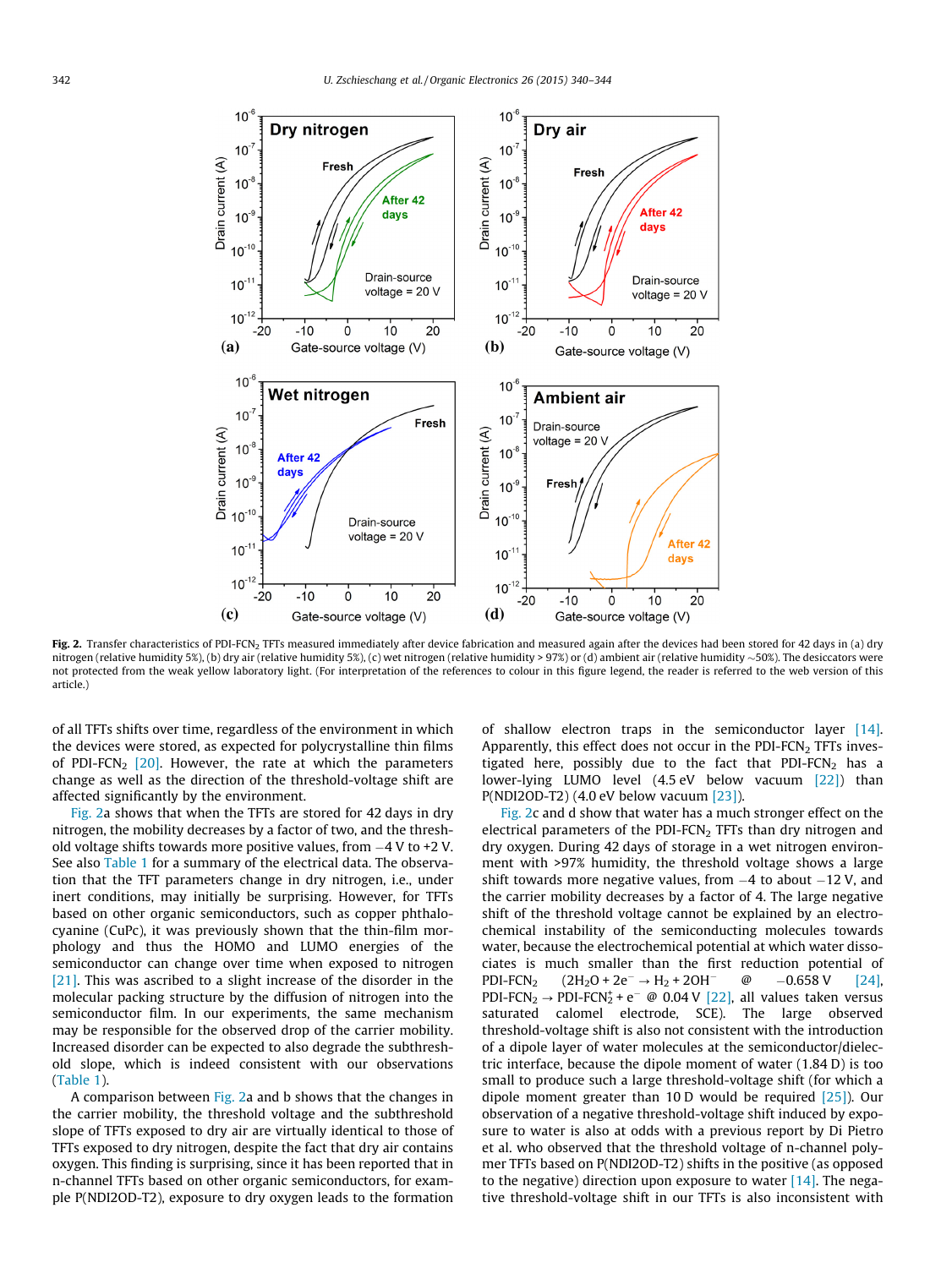<span id="page-3-0"></span>

Fig. 3. Evolution of (a) the threshold voltage and (b) the carrier mobility of PDI-FCN<sub>2</sub> TFTs during storage of the devices in dry nitrogen, dry air, wet nitrogen, and ambient air. Each data point is an average of five TFTs.

#### Table 1

Evolution of the electrical data of PDI-FCN<sub>2</sub> TFTs during storage of the devices in dry nitrogen, dry air, wet nitrogen, and ambient air. The change in mobility  $\Delta$  between day 1 and day 42 is given in percent of the initial mobility.

|                                                          | Subthreshold slope (V/dec)                             |                          |                           | Hysteresis (at $10^{-9}$ A) (V)               |                          |                                 |
|----------------------------------------------------------|--------------------------------------------------------|--------------------------|---------------------------|-----------------------------------------------|--------------------------|---------------------------------|
|                                                          | Day1                                                   | Day 42                   | Δ                         | Day 1                                         | Day 42                   | Δ                               |
| Drv N <sub>2</sub><br>Wet $N2$<br>Dry air<br>Ambient air | 1.4<br>1.7<br>1.4<br>1.5                               | 1.5<br>3.7<br>1.6<br>0.6 | 0.1<br>2<br>0.2<br>$-0.9$ | 2.5                                           | 1.7<br>1.1<br>1.5<br>5.6 | $-0.9$<br>$-1.4$<br>$-1$<br>2.9 |
|                                                          | Mobility $(cm^2/Vs)$<br>$\Delta$ (%)<br>Day 42<br>Day1 |                          |                           | Threshold voltage (V)<br>Day 1<br>Day 42<br>Δ |                          |                                 |
|                                                          |                                                        |                          |                           |                                               |                          |                                 |

the positive threshold-voltage shift which Kumaki et al. have reported for n-channel TFTs based on a benzothiadiazole (BDT) derivative during storage in ambient air and which they attributed to the water-induced deprotonation of SiOH groups on the surface of the  $SiO<sub>2</sub>$  gate dielectric (which had not been passivated with a SAM), according to the reaction  $SiOH + H_2O \rightarrow SiO^- + H_3O^+$  [\[26\].](#page-4-0) In our TFTs, the density of silanol groups on the  $SiO<sub>2</sub>$  surface is greatly reduced by the hydrophobic OTS SAM, and even if the effect of the SAM was diminished by a conceivably incomplete coverage, the threshold voltage would be expected to shift towards more positive values, according to Kumaki et al., whereas a negative shift is observed in our TFTs during storage in wet nitrogen, so that a reaction of water with the  $SiO<sub>2</sub>$  surface can be ruled out in the case of our TFTs. Along with the negative threshold-voltage shift and the significant decrease of the carrier mobility in our devices, a significant degradation of the subthreshold slope can also be seen (Table 1). A possible explanation is that the water molecules induce the formation of charge traps, including a weak doping of the semiconductor with electrons; this would explain the negative threshold-voltage shift, the degradation of the subthreshold slope, and the decrease of the carrier mobility.

A comparison between [Fig. 2a](#page-2-0) and c shows that the transfer characteristics of PDI-FCN<sub>2</sub> TFTs exposed to water show a slightly smaller hysteresis than the transfer curves of the devices that had been exposed to a dry environment. It seems that in our experiment the hysteresis is suppressed by water. This finding is in contrast to previous reports which have shown water to be the cause of a hysteresis in the transfer characteristics, for example in field-effect transistors based on carbon nanotubes [\[27\]](#page-4-0).

Finally, we turn to the TFTs that were stored in ambient air, thus being exposed to both oxygen and water. These TFTs are characterized by a significant shift of the threshold voltage towards more positive values by about 16 V, and by a substantial decrease of the carrier mobility by more than one order of magnitude. Also, the transfer characteristics of these TFTs have a significantly larger hysteresis (Table 1). All of these observations can be explained by an electrochemical instability of the semiconductor anion towards oxygen and water. The redox potential at which the oxidation of the radical anion occurs is well below that at which oxygen and water dissociate, according to the reaction  $O_2 + 2H_2O + 4e^- \rightarrow$  $4HO^-$  (at 0.571 V versus SCE) [\[24\].](#page-4-0) The same mechanism was previously also held responsible for the observation of a decrease of the electron conductivity of field-effect transistors based on semiconducting single-walled carbon nanotubes [\[12\].](#page-4-0) The fact that anions of the organic semiconductor are indeed present in the thin film is supported by the observation that the fresh TFTs have a neg-ative threshold voltage (see [Fig. 2](#page-2-0)d). Since OH<sup>-</sup> ions screen the gate field, their presence at the semiconductor/dielectric interface leads to a positive shift of the threshold voltage and an increase in the hysteresis [\[14\]](#page-4-0). Furthermore, such electron traps have also been shown to lead to a decrease of the carrier mobility  $[14]$ . Comparing [Fig. 2c](#page-2-0) (wet nitrogen) and [2](#page-2-0)d (ambient air) it is apparent that the combined effects of oxygen and water are more severe (threshold-voltage shift by +15.4 V and increase of the hysteresis) than the effect of water alone (threshold-voltage shift by  $-5.6$  V and reduction of the hysteresis). We believe this can be explained by the different interaction mechanisms of the different environments with the semiconductor: The simultaneous presence of oxygen and water leads to an electrochemical oxidation of the radical anion of the organic semiconductor and therefore to a strong influence on the electrical parameters (decrease of the carrier mobility, shift of the threshold voltage, increase of the hysteresis). In contrast, water alone interacts only weakly with the semiconductor, without causing an electrochemical instability, so that the changes in the electrical TFT characteristics are smaller.

Further insight into the degradation mechanism can be gained by comparing the timescale of the evolution of the threshold voltage and the carrier mobility for the TFTs stored under different environments (Fig. 3). It appears that there are two distinct, independent processes with different time constants that contribute to the degradation. Storing the TFTs in a dry environment leads to a slow increase of the threshold voltage and a slow decrease of the electron mobility on the timescale of a few days. This process is possibly related to a slow reorientation of PDI-FCN<sub>2</sub> molecules within the semiconductor film, at the grain boundaries or at the